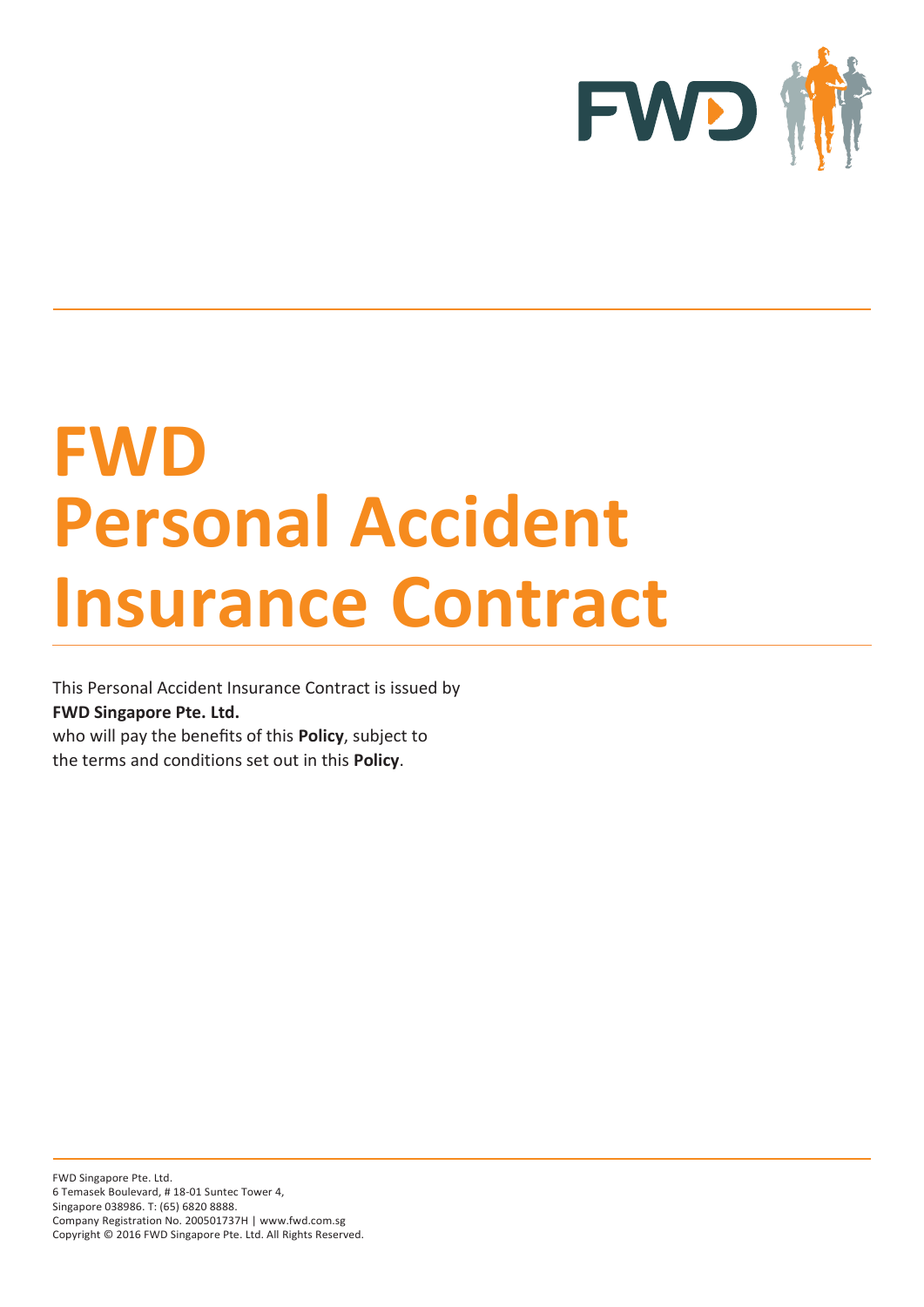

# **Table of Contents**

| <b>Definitions</b>                      |                                                                        |                |  |  |  |
|-----------------------------------------|------------------------------------------------------------------------|----------------|--|--|--|
| <b>General Provisions</b>               |                                                                        |                |  |  |  |
|                                         | 1. THIS POLICY                                                         | 5              |  |  |  |
|                                         | 2. IMPORTANT THINGS TO KNOW                                            | 5              |  |  |  |
|                                         | 3. POLICY EXTENSION                                                    | 5              |  |  |  |
|                                         | 4. GOVERNING LAW AND CURRENCY                                          | 6              |  |  |  |
|                                         | 5. WHO IS ELIGIBLE?                                                    | 6              |  |  |  |
|                                         | 6. WHEN INSURANCE COVER BEGINS AND ENDS                                | 6              |  |  |  |
| <b>Policy Benefits</b>                  |                                                                        |                |  |  |  |
| 7.                                      | <b>EMERGENCY MEDICAL EVACUATION</b>                                    | $\overline{7}$ |  |  |  |
| 8.                                      | <b>EMERGENCY PHONE CHARGES</b>                                         | $\overline{7}$ |  |  |  |
| 9.                                      | AMBULANCE FEE                                                          | $\overline{7}$ |  |  |  |
| 10.                                     | <b>ACCIDENTAL DEATH</b>                                                | 8              |  |  |  |
|                                         | 11. PERMANENT TOTAL AND PARTIAL DISABILITY                             | 8              |  |  |  |
|                                         | 12. GUARDIAN ANGEL BENEFIT                                             | 9              |  |  |  |
| 13.                                     | FUNERAL GRANT FOR ACCIDENTAL DEATH                                     | 9              |  |  |  |
| 14.                                     | MEDICAL EXPENSES FOR INPATIENT AND OUTPATIENT                          | 9              |  |  |  |
| 15.                                     | CHINESE PHYSICIAN, ACUPUNCTURIST, BONESETTER AND CHIROPRACTOR EXPENSES | 9              |  |  |  |
| 16.                                     | PHYSIOTHERAPHY EXPENSES                                                | 9              |  |  |  |
| 17 <sub>1</sub>                         | <b>MOBILITY AND PROSTHESIS AIDS</b>                                    | 10             |  |  |  |
| 18.                                     | <b>HOME MODIFICATIONS</b>                                              | 10             |  |  |  |
| 19.                                     | DAILY TAXI ALLOWANCE                                                   | 10             |  |  |  |
|                                         | 20. PERSONAL LIABILITY                                                 | 10             |  |  |  |
|                                         | 21. EVENT CANCELLATIONS                                                | 11             |  |  |  |
| <b>Optional Benefits</b>                |                                                                        |                |  |  |  |
| 22.                                     | DAILY HOSPITAL INCOME                                                  | 11             |  |  |  |
|                                         | 23. WEEKLY INCOME BENEFIT FOR TEMPORARY TOTAL DISABILITY               | 11             |  |  |  |
|                                         | 24. DAMAGE OF PERSONAL ELECTRONIC DEVICES                              | 12             |  |  |  |
|                                         | 25. ADDITIONAL PERMANENT TOTAL AND PARTIAL DISABILITY                  | 12             |  |  |  |
|                                         | 26. MEDICAL EXPENSES OVERSEAS FOR INPATIENT AND OUTPATIENT             | 13             |  |  |  |
|                                         | 27. ENHANCED PERMANENT AND TOTAL DISABILITY                            | 13             |  |  |  |
|                                         | When Benefits Are Not Payable ("General Exclusions")                   | 13             |  |  |  |
|                                         | <b>Claiming For Your Benefits</b>                                      | 14             |  |  |  |
|                                         | 28. HOW TO CLAIM                                                       | 14             |  |  |  |
|                                         | 29. THINGS TO KNOW                                                     | 14             |  |  |  |
|                                         | <b>Customer Care Process</b>                                           | 15             |  |  |  |
|                                         | 30. IF YOU HAVE ANY CONCERNS                                           | 15             |  |  |  |
|                                         | 31. MEDIATION AND ARBITRATION                                          | 15             |  |  |  |
| <b>Cancelling This Policy</b>           |                                                                        |                |  |  |  |
|                                         | 32. YOUR CANCELLATION RIGHTS                                           | 16             |  |  |  |
| 33.                                     | <b>OUR CANCELLATION RIGHTS</b>                                         | 16<br>16       |  |  |  |
| <b>Policy Owners' Protection Scheme</b> |                                                                        |                |  |  |  |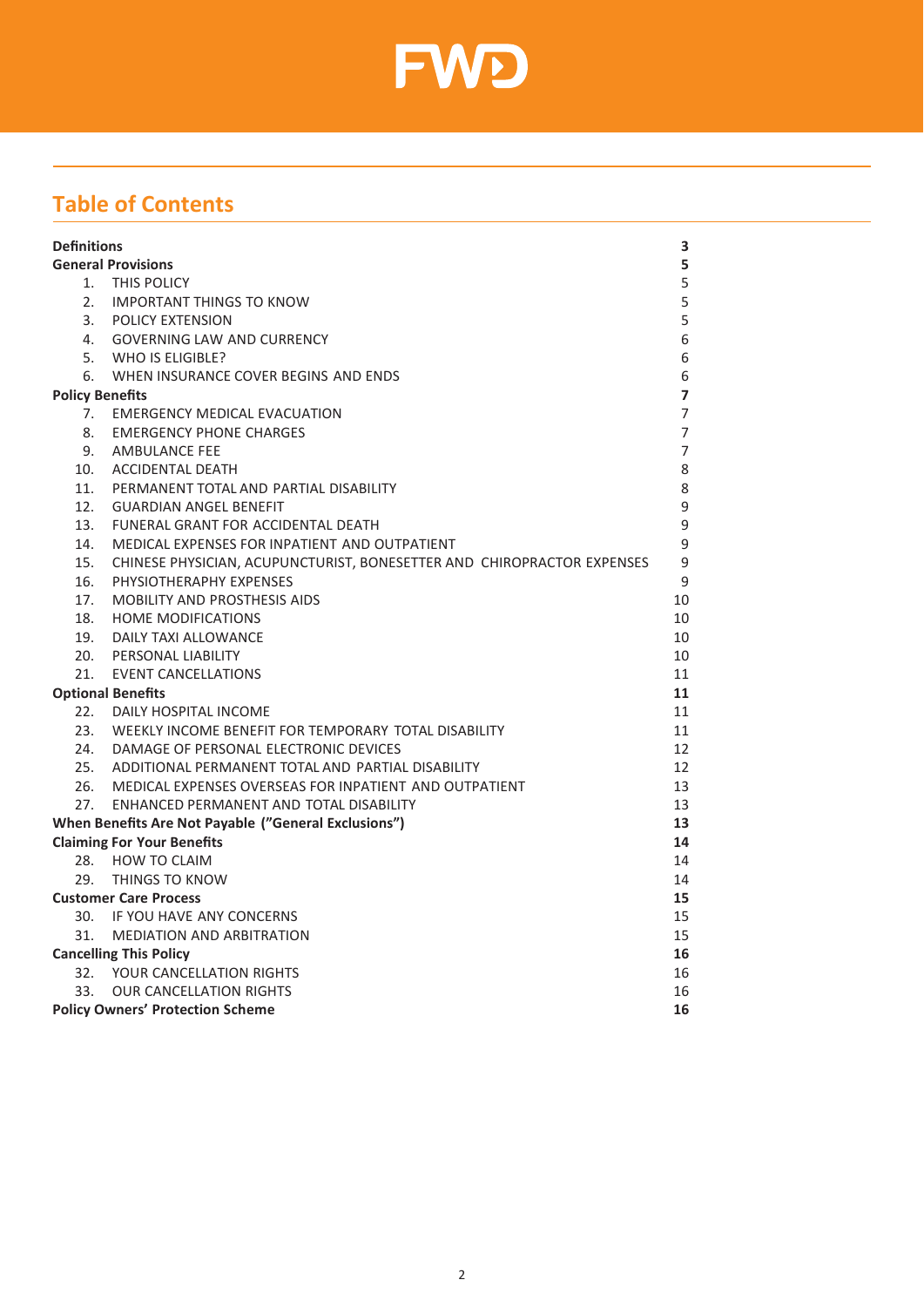

# <span id="page-2-0"></span>**Definitions**

Any word or phrase appearing in **Capitalised Bold** within this Contract will have the meanings as stated below:

"**You**", "**Your**", and "**Insured Person**" refer to any insured person shown in the Personal **Accident** Insurance Summary.

"**FWD**", "**We**", "**Our**", or "**Us**" refers to "**FWD Singapore Pte. Ltd.**", the issuer of this insurance **Policy**.

"**Period of Insurance**" refers to the period between the Coverage Start Date and Coverage End Date (both inclusive) as shown in the Personal **Accident** Insurance Summary.

"**Accident**" or "**Accidental**" refers to a sudden, unexpected and unintentional event occurring during the **Period of Insurance**  that is the only cause of damage or **Injury** and has a visible impact on a person's external appearance, or his or her property's external appearance.

"**Activities of Daily Living**" refers to:

- Washing: the ability to wash oneself in the bathtub or shower (including independently getting in and out of the bath or shower);
- Dressing: the ability to put on, take off, secure and unfasten all garments and, as appropriate, any braces, artificial limbs, or other surgical appliances;
- Transferring: the ability to move from a bed to an upright chair or wheelchair, and vice versa;
- Mobility: the ability to move from one room to another across level surfaces, from room to room on level surfaces (does not include walking up or down any staircases);
- Continence: the ability to control bowel and bladder function so as to maintain a satisfactory level of personal hygiene; and
- Feeding: the ability to feed oneself once food has been prepared and made available.

"**Child**" or "**Children**" refers to anyone who is 18 years of age or younger, or 25 years of age or younger (as on the Coverage Start Date shown in the Personal **Accident** Insurance Summary) if the **Child** is studying full-time in a recognised institute of higher learning.

"**Confined**" and "**Confinement**" refers to a **Medically Necessary** admission in a **Hospital** as a resident in-patient for 24 continuous hours upon the recommendation and care of a **Medical Practitioner**.

## "**Family Member**" refers to **Your** legally recognised spouse and **Children**.

"**Home**" refers to **Your** permanent place of residence in Singapore as shown in **Your** Singapore National Registration Identification Card (NRIC) or other official government document.

## "**Hospital**" refers to a facility that:

- Is licensed as a Hospital under the laws of the country it operates in;
- Has registered nurses and at least one **Medical Practitioner** stationed at all times;
- Mainly operates to diagnose and treat injuries or illnesses on an in-patient basis;
- Has organised facilities for X-ray and major surgery; and
- Is not primarily a nursing facility, clinic, nursing home, convalescence home, psychiatric facility, drug and alcoholrehabilitation facility, preventative medicine facility, or hospice care (except for the terminally ill).

## "**Illness**" refers to deteriorating physical health because of a medical condition that:

- First started and was first contracted, where physical signs and symptoms are first displayed during the **Period of Insurance**;
- Was not caused by an **Accident**; and
- Requires a **Medical Practitioner**'s care and/or treatment.

"**Food Poisoning**" refers to a gastro-intestinal medical condition caused by bacteria or other toxins in food or drinks that:

- First started and was first contracted, where physical signs and symptoms are first displayed during the **Period of Insurance**; • Was diagnosed by a **Medical Practitioner** as food poisoning using internationally accepted medical diagnostic criterion, with acceptable clinical and laboratory evidence; and
- Is not related to a **Pre-existing Medical Condition**.

"**Infectious Disease**" refers to deteriorating physical health caused by transmission of microorganisms such as bacteria, virus, parasites or fungi that:

- First started and was first contracted, where physical signs and symptoms are first displayed during the **Period of Insurance**;
- Was diagnosed by a **Medical Practitioner** diagnosed using internationally accepted medical diagnostic criterion, with acceptable clinical and laboratory evidence; and
- Is not related to a **Pre-existing Medical Condition**.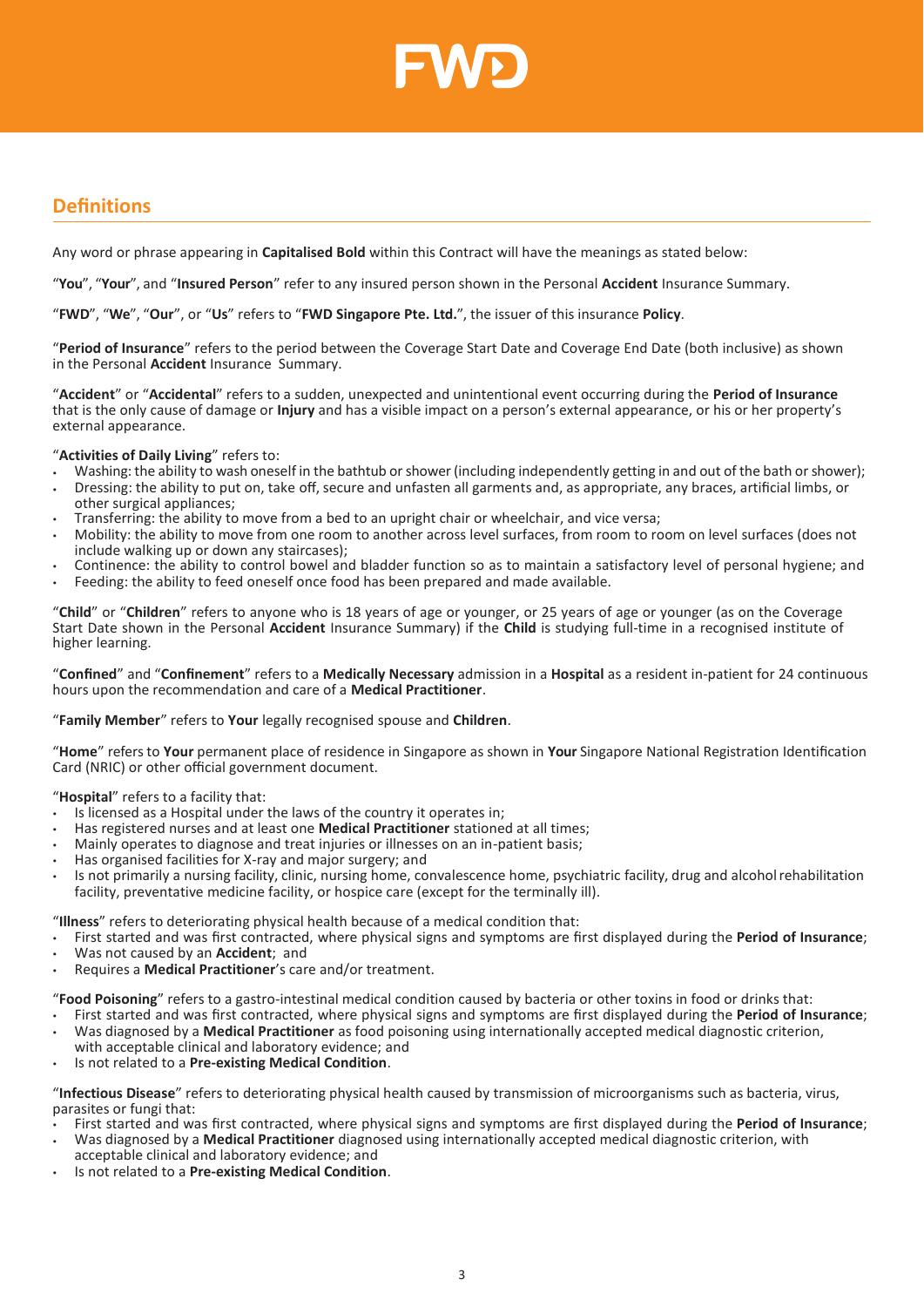

The list of such covered diseases under this **Policy** includes:

- Anthrax
- Avian Influenza or "Bird Flu"
- Chikungunya fever
- Dengue fever
- Ebola
- Hand, foot and mouth disease
- Japanese viral encephalitis
- Legionnaires' disease
- Malaria
- **Measles**
- Melioidosis or "Soil Disease"
- Middle east respiratory syndrome
- Mumps
- Nipah viral encephalitis
- Plague
- Rabies
- Rubella
- Severe acute respiratory syndrome
- **Tuberculosis**
- "Mad Cow Disease"
- Yellow fever
- Zika virus
- Cholera

#### "**Injury**" refers to a harm an **Accident** has caused to a person's body during the **Period of Insurance**.

"**Intensive Care**" refers to a class of rooms within a **Hospital** dedicated to treating acutely or critically ill patients which:

- Has additional services and equipment on a 24-hour operating basis, including full facilities for resuscitating patients;
- Is equipped for constantly monitoring vital bodily functions of patients; and
- Have different charges from non-**Intensive Care** Unit rooms and typically cost more per night.

#### "**Interested Party**" refers to:

- **You** or a **Family Member** and **Your** parents, brothers and sisters, parents-in-law, brothers-in-law, sisters-in-law, grandparents, grandparents-in-law, daughters-in-law, sons-in-law or grandchildren; or
- Business partner, employer, employee, or agent of anyone described above.

For the purposes of this **Policy**, a **Medical Practitioner**, Chinese physician, or a third party cannot be an **Interested Party**.

"**Medical Practitioner**" refers to a person with a medical degree, who is licensed or registered in their country of practice, and has permission from a medical board or equivalent authority to practice medicine.

"**Medically Necessary**" refers to medical services, procedures or supplies that:

- A **Medical Practitioner** needs to treat an **Injury** or **Illness**. These services, procedures or supplies are necessary because the patient's medical condition will be adversely affected without them;
- Are widely accepted within the medical community in Singapore or the country of treatment as being effective, appropriate, and essential for treating a patient's **Injury** or **Illness** based on the relevant medical specialty's recognised standards;
- Not considered experimental and/or developmental in nature, or, if experimental and/or developmental in conventional medicine;
- Not elective, preventive or screening in nature. These services, procedures or supplies are also not given the patient for personal comfort or convenience, or for him or her to make a profit, or for the treating **Medical Practitioner** and/or medical service provider to make a profit; and
- Are charged at fair market rates in **Our** opinion.

"**Policyholder**" refers to the named owner of this **Policy** as shown in the **Personal Accident** Insurance Summary.

## "**Pre-existing Medical Condition**" refers to a medical condition:

- **You** were aware of, or could reasonably be expected to be aware of before purchasing the **Policy**; or
- You received (or were advised to get) medical advice, tests, treatment, diagnosis, or prescription drugs during the 12 months before **Your** Coverage Start Date.

## "**Serious Public Event**" refers to any:

- Natural Disaster;
- Epidemic or pandemic declared by the World Health Organization or the Singapore government;
- Major industrial **Accident**;
- Event that leads to mass cancellation of public transport to/from/around a location (this includes airports); and
- Scenario that results in the relevant government issuing a warning against non-essential travel.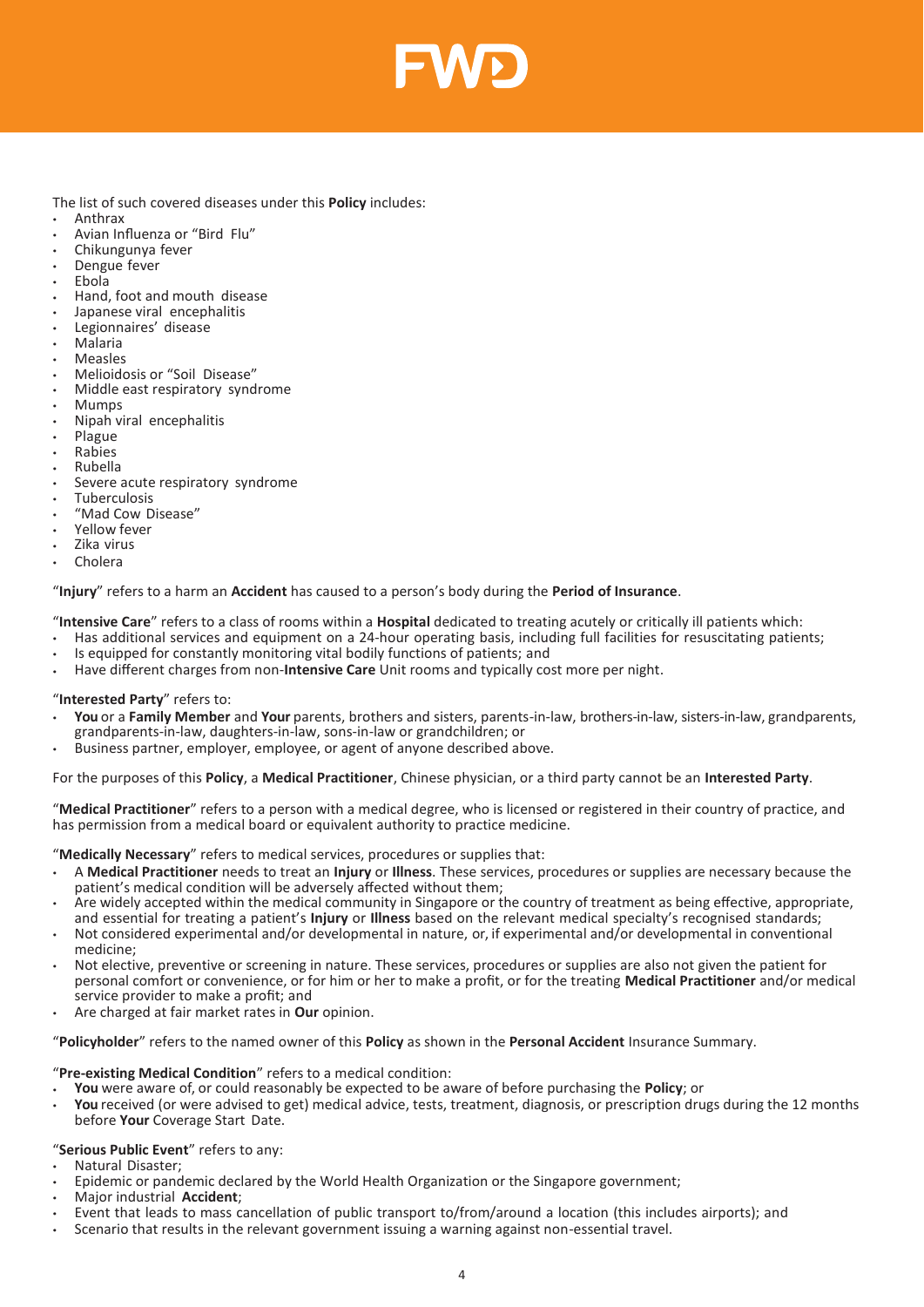

# <span id="page-4-0"></span>**General Provisions**

# <span id="page-4-1"></span>1. THIS POLICY

This Contract, the Personal **Accident** Insurance Summary, and any Endorsements attached by Us collectively form this **Policy**. It is proof of an insurance contract between the **Policyholder** and **Us**(**FWD** Singapore Pte. Ltd.). An "Endorsement" is any additional document attached to this **Policy** outlining adjustmentsto the standard terms and conditionsthat **We** have made as a condition to providing this **Policy**.

This **Policy** is offered on the basis that **You** and anyone insured by this **Policy** agree to comply with all of the terms and conditions set out in this **Policy**. If not, **We** have the right to either decline **Your** claims or cancel this **Policy** and treat it as never having existed. Any person who is not a party to this **Policy** has no rights under the Contracts (Rights of Third Parties) Act 2001 to enforce any of its terms.

Please carefully read this **Policy** including the attached Personal **Accident** Insurance Summary and visit **Us** at [www.fwd.com.sg](http://www.fwd.com.sg/) or contact **Us** at **+65-6820-8888** or **[contact.sg@fwd.com](mailto:contact.sg@fwd.com)** if **You** have any questions.

# <span id="page-4-2"></span>2. IMPORTANT THINGS TO KNOW

Each benefit provided by this **Policy** has a maximum amount **We** will pay under that benefit. Please check **Your** Personal **Accident** Insurance Summary to make sure this **Policy** is adequate for **Your** needs.

Please take time to read the 'General Exclusions' section that outlines scenarios where **We** will not be legally responsible for paying a claim. Some examples include:

- Claims resulting from **Pre-existing Medical Conditions** (including mental, psychological or psychiatric disorders);
- Claims resulting from **You** being intoxicated on alcohol or drugs not prescribed by a **Medical Practitioner**;

If **You** are entitled to a refund, reimbursement or compensation from any other person or source (including other insurance policies or government schemes), the amount that **We** are legally responsible to pay for any given benefit is limited (unless specifically stated for that particular benefit) to the portion that those third-parties are not required to pay, up to the limit for that benefit stated in **Your** Personal **Accident** Insurance Summary. This does not apply to section 10 **Accidental** Death, section 11 Permanent Total and Partial Disability, section 12 Guardian Angel Benefit, section 13 Funeral Grant for **Accidental** Death, section 19 Daily Taxi Allowance, section 21 Event Cancellations, section 22 Daily Hospital Income, section 23 Weekly income Benefit for Temporary Total Disability, section 25 Additional Permanent Total and Partial Disability and section 27 Enhanced Permanent and Total Disability.

If **You** have **more** than one Personal **Accident Policy** issued by **Us**, **Your** insurance coverage will be limited to only one **Policy** – the **Policy** providing **You** the highest benefit level for any given benefit.

Please immediately inform **Us** if any details in **Your** Personal **Accident** Insurance Summary are not accurate. The Law as per Section 25(5) of the Insurance Act requires that **We** inform **You** of **Your** duty to fully and faithfully tell **Us** everything **You** know or could reasonably be expected to know that is relevant to **Our** decision to insure **You**. Otherwise, **We** have the right to either decline **Your** claims or cancel this **Policy** and treat it as never having existed. Alternatively **We** may decide to charge an additional premium and maintain **Your** cover subject to the payment of the additional premium. **We** may also cancel or rescind this **Policy** if any submitted claim is fraudulent or if **We** are required to do so under the laws or regulations of Singapore.

# 3. POLICY EXTENSIONS

The following extensions apply to the **Policy** unless stated otherwise in any of the respective sections including General Exclusions:

#### Worldwide Coverage

This **Policy** will have a worldwide coverage for a maximum stay of 180 consecutive days stay outside Singapore except for all the benefits where the benefits are specified as valid only in Singapore.

#### Terrorism, Hijack, Murder, and Assault

If **You** suffer an **Injury** or die because of an **Accident** during terrorism, hijack, murder or assault that triggers a benefit under this **Policy**, **We** will pay the relevant benefit stated in the Personal **Accident** Insurance Summary.

#### Disappearance and Exposure

If **Your** body is not found within one year after the date of **Your** disappearance following sinking or destruction of the ship, plane or any other conveyance **You** were onboard during the **Period of Insurance**, **We** will pay the death benefit stated in **Your**  Personal **Accident** Insurance Summary.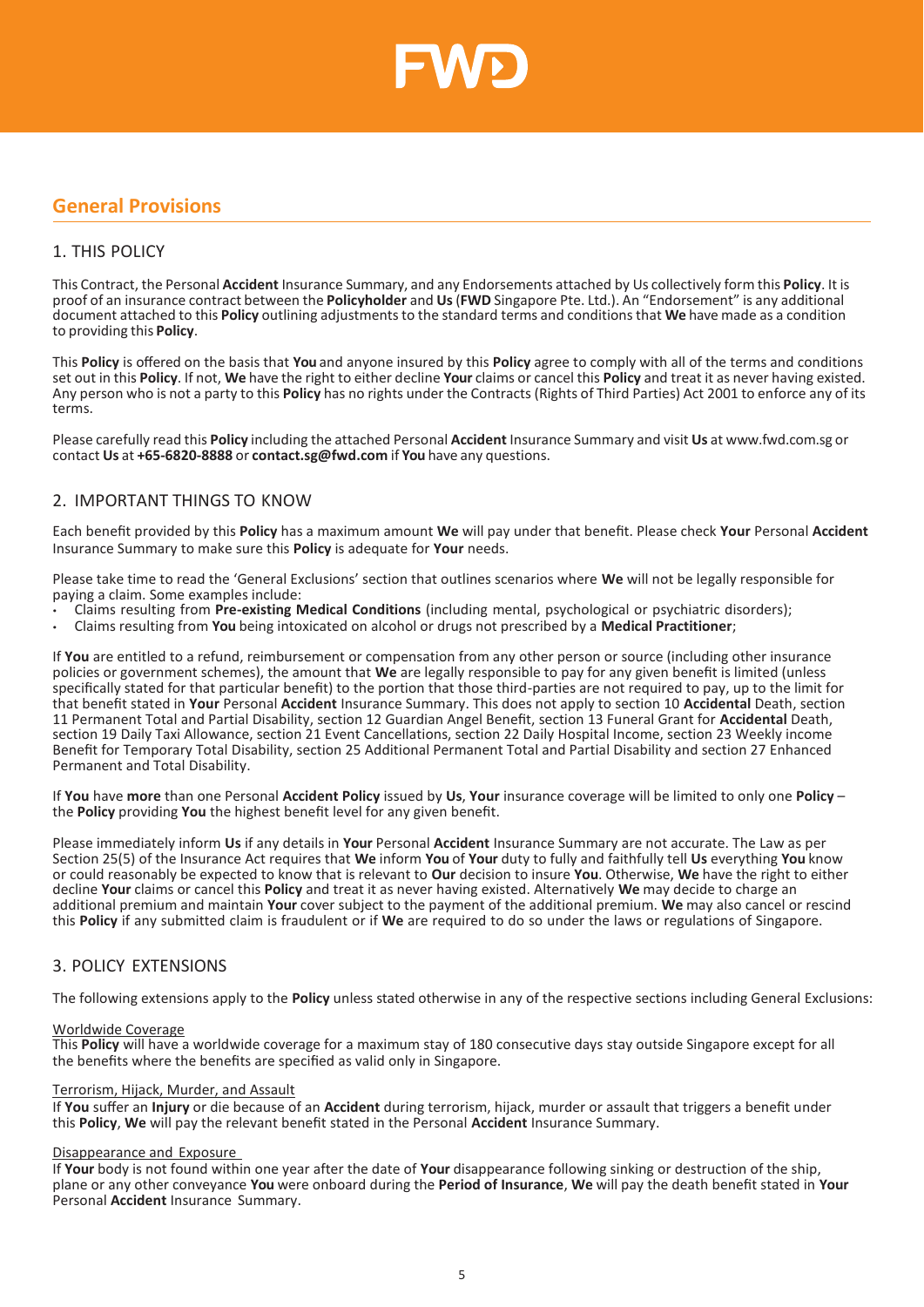

If **You** suffer an **Injury** or die because **You** were exposed to natural elements due to an **Accident** that triggers a benefit under this **Policy**, **We** will pay the relevant limit stated in **Your** Personal **Accident** Insurance Summary.

#### Drowning and Suffocation

If **You** suffer an **Injury** or die from **Accidentally** breathing in smoke, poisonous fumes, gas or by drowning and any benefit is triggered under this **Policy**, **We** will pay the relevant benefit stated in **Your** Personal **Accident** Insurance Summary.

#### Accidental Miscarriage

If **You** sustain an **Injury** resulting in a miscarriage that triggers a benefit under this **Policy** and is not attributed to any natural cause and/or **Illness**, **We** will pay up to the relevant limit stated in **Your** Personal **Accident** Insurance Summary.

#### Reservist Training

If **You** suffer an **Injury** or die because of an **Accident** during Reservist Training that that triggers a benefit under this **Policy**, **We** will pay **You** up to the relevant limit stated in **Your** Personal **Accident** Insurance Summary.

#### Infectious Disease

**We** will consider **Infectious Disease** as an **Accident** and if it triggers a benefit under this **Policy**, **We** will pay up to 50% of the relevant limit stated in **Your** Personal **Accident** Insurance Summary. This extension has a 90-day waiting period from **Your Policy**  Coverage Start Date.

#### Food Poisoning

**We** will consider **Food Poisoning** as an **Accident** and if it triggers a benefit under this **Policy**, **We** will pay up to 50% of the relevant limit stated in **Your** Personal **Accident** Insurance Summary. This extension has a 90-day waiting period from when **Your Policy**  Coverage Start Date.

#### Adventure Sports

If while participating in any adventure sport, **You** suffer an **Injury** or die because of an **Accident** that triggers a benefit under this **Policy**, **We** will pay up to the relevant limit stated in Y**our** Personal **Accident** Insurance Summary. **We** will not be liable to pay any benefit if **You** participate in recreational and sports activities managed by a licensed commercial operator and do not follow the rules and safety procedures (including wearing appropriate safety equipment) that the operator requires or recommends or if **You** participate in recreational and sports activities as a professional or to receive a financial reward or incentive.

## <span id="page-5-0"></span>4. GOVERNING LAW AND CURRENCY

This **Policy** is governed by the Republic of Singapore's laws.

All amounts **You** or **We** are required to pay for this **Policy** will be in Singapore dollars. **We** will change any expenses **You** incur (that **You** can claim from **Us**) into Singapore dollars at a reasonable foreign currency exchange rate **We** choose. **We** are not legally responsible for any exchange rate-related losses **You** may have.

**We** will not pay any benefit under this **Policy** if paying that benefit is considered illegal in Singapore under its economic and trade sanctions.

## <span id="page-5-1"></span>5. WHO IS ELIGIBLE?

To purchase this **Policy**, the **Policyholder** and the **Insured Person**:

- Must hold a valid Singapore identification document that includes either a National Registration Identification Card (NRIC) Number or a Foreign Identification Number (FIN);
- Must be aged 65 years or below;
- Must have never been refused to buy or renew any Personal **Accident** insurance, nor have their Personal **Accident** insurance ever been cancelled or voided by their insurer, and
- Must not be exposed to additional hazards that are widely recognised as dangerous or health deteriorating during work.

## <span id="page-5-2"></span>6. WHEN INSURANCE COVER BEGINS AND ENDS

Insurance cover under this **Policy** starts from **Your** Coverage Start Date as shown in **Your** Personal **Accident** Insurance Summary. However, for any extensions related to **Infectious Diseases** and **Food Poisoning**, cover only starts after a 90-day waiting period from **Your Policy** Coverage Start Date.

Insurance cover automatically ends once one of the following takes place:

- The **Insured Person** dies (although coverage will continue for the other **Insured Person**);
- The **Policy** ends;
- Any **Insured Person** reach 75 years of age; or
- Termination is triggered within any other **Policy** terms and conditions.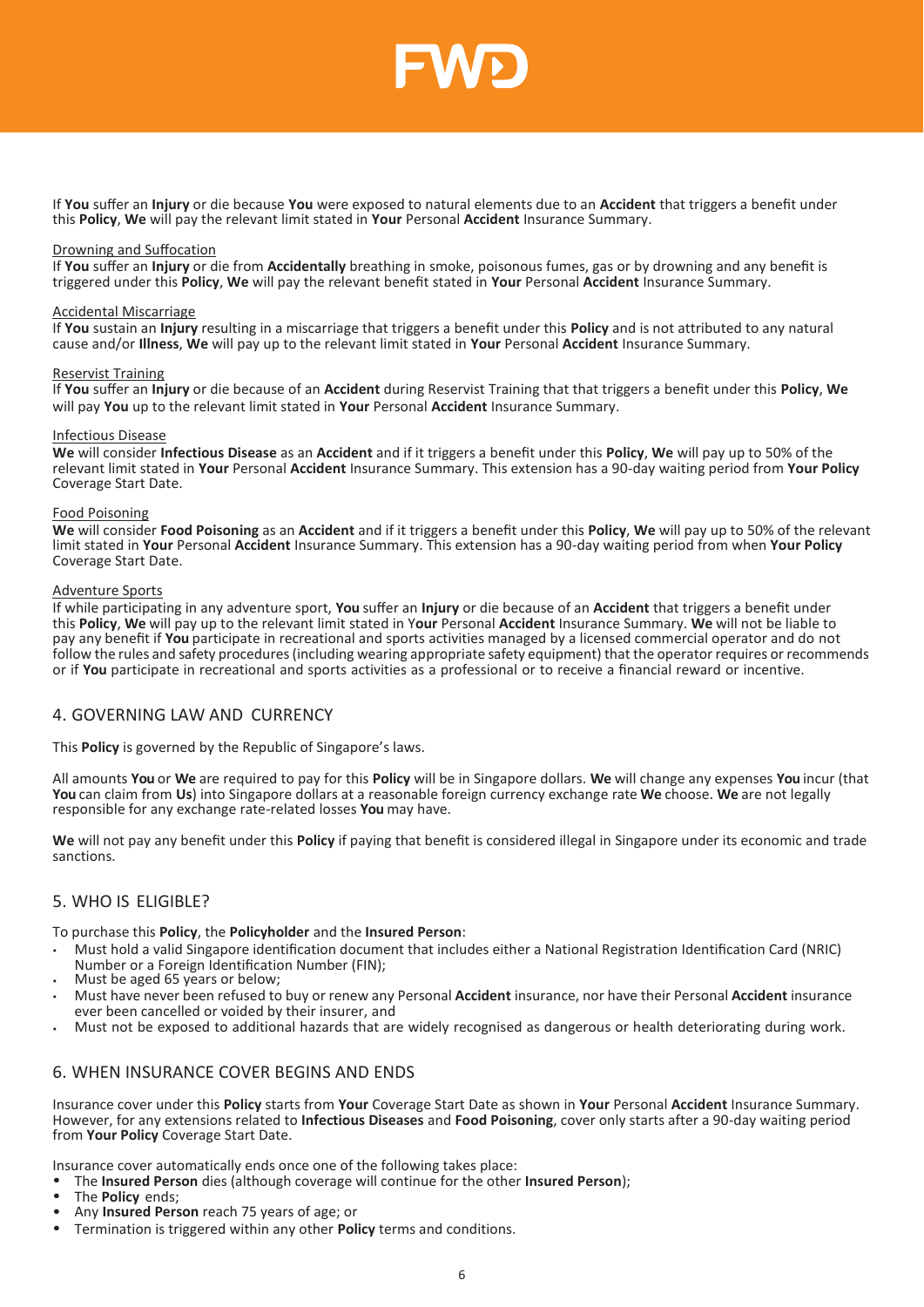

# <span id="page-6-0"></span>**Policy Benefits**

# <span id="page-6-1"></span>7. EMERGENCY MEDICAL EVACUATION

You can claim this benefit if **You** are overseas and:

- In a life-threatening medical condition resulting from an **Accident**;
- **We** believe it is **Medically Necessary** to move **You** to a medical facility for treatment;
- **You** need to return to Singapore to recover, or for continued treatment after **You** have been moved to an overseas medical facility for treatment as described above; or
- **You** die after suffering an unexpected **Illness** or **Injury**.

#### What **We** will pay:

- **We** will pay for any necessary expenses for using air ambulance, surface ambulance, regular air transport, railroad, land or sea transport, or any other appropriate method to move **You** to the medical facility for treatment; and
- **We** will pay any administrative fees to change **Your** dates and/or destinations if **You** are unable to use **Your** existing return ticket to Singapore.

#### If **You** die:

- **We** will pay the necessary expenses to return **Your** body to Singapore or **Your** home country (as decided by **Your** legal representative). These expenses include those reasonably incurred for preservation and cremation such as the cost of embalmment (if **Your** legal representative chooses) and a basic casket. These expenses do not include those related to religious ceremonies or rites; and
- **We** will provide **You** a fixed benefit of funeral grant if the death was caused by an **Accident** stated in **Your** Personal **Accident** Insurance Summary.

#### **You** should note that:

- **You** can call **Our** Emergency Assistance at +65-6322-2072 if **You** need assistance;
- **We** will make the final decision on **Your** medical facility and transport method based on **Your** Location and **Our** assessment of the severity of **Your** medical condition; and
- Any **Medically Necessary** costs **You** incur overseas will be counted as part of the relevant limit as stated in **Your** Personal **Accident** Insurance Summary.

#### What is not covered:

- Any service expenses **We** do not arrange or approve of in writing;
- Any form of treatment that **Our** appointed **Medical Practitioner** thinks can reasonably wait until **You** return to Singapore; and
- Any costs incurred because **You** decide not to follow **Our** advice in relation to the most appropriate treatment and medical facility to move to; and
- Any of the scenarios stated in the General Exclusions;

# <span id="page-6-2"></span>8. EMERGENCY PHONE CHARGES

#### What **We** will pay:

If **You** are overseas **We** will reimburse phone charges to call **Our** Emergency Assistance, police, medical facilities, consulates, or **Interested Parties** in Singapore during any life-threatening condition or emergency up to the relevant limit of benefit stated in **Your** Personal **Accident** Insurance Summary. **You** must provide copies of official receipts or invoices confirming the phone charges that have been paid.

#### What is not covered:

Any of the scenarios stated in the General Exclusions section.

## <span id="page-6-3"></span>9. AMBULANCE FEE

If **You** have to pay for ambulance charges for transport to a **Hospital** because of an **Accident We** will pay the actual ambulance fees, up to the relevant limit stated in **Your** Personal **Accident** Insurance Summary.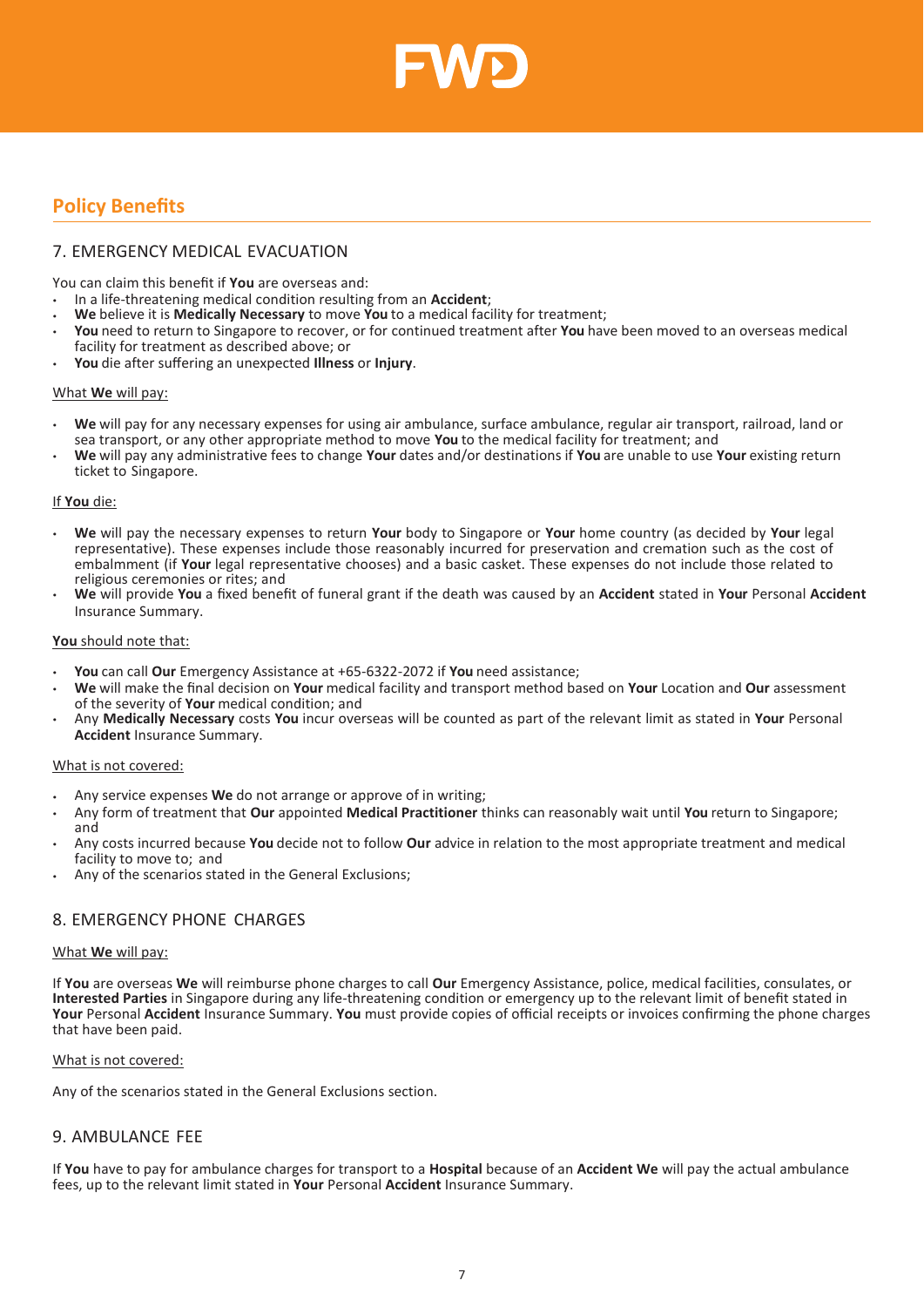

# <span id="page-7-0"></span>10. ACCIDENTAL DEATH

#### What **We** will pay:

If **You** suffer from an **Accident** and it solely and directly causes **Your** death within 12 months of the **Accident**, **We** will pay **Your** legal representatives **Accidental** Death Benefit as stated in **Your** Personal **Accident** Insurance Summary.

#### **You** should note that:

- Any benefit amount paid for Permanent Total and Partial Disability or Enhanced Permanent and Total Disability caused by the same or different **Accident** during the same **Policy** year will be deducted from the **Accidental** Death Benefit;
- The cover for an **Insured Person** will terminate automatically once a claim is paid under this section. If multiple people are insured under the same **Policy**, the surviving **Insured Person(s)** will continue to be covered until the **Policy** ends.

#### What is not covered:

- If the death or the disability resulting in the death is related to an **Illness** and not an **Accident**; and
- Any of the scenarios stated in the General Exclusions section.

# <span id="page-7-1"></span>11. PERMANENT TOTAL AND PARTIAL DISABILITY

If **You** suffer from an **Accident** and it solely and directly causes Permanent Total and Partial Disability within 12 months of the **Accident**, **We** will pay **You** or **Your** legal representatives Permanent Total and Partial Disability benefit as stated in **Your** Personal **Accident** Insurance Summary depending on severity, as follows:

| <b>Permanent Disability Severity</b>                                                        | Payment as a percentage<br>of the Accidental Death<br><b>Benefit Amount</b> |
|---------------------------------------------------------------------------------------------|-----------------------------------------------------------------------------|
| <b>Total and Permanent Disability</b>                                                       |                                                                             |
| Total and permanent sight loss in both eyes                                                 |                                                                             |
| Total speech and hearing loss                                                               | 100%                                                                        |
| Total and permanent severance or loss of use for two or more limbs above the wrist or ankle |                                                                             |
| Third-degree burns (8% or more of the head or more than 20% of the body)                    |                                                                             |
| Total and permanent severance or loss of one limb above the wrist or ankle                  | 80%                                                                         |
| Third-degree burns (between 5% to 8% of the head or 15% to 20% of the body)                 |                                                                             |
| Total loss of all fingers on one hand or toes on one foot                                   |                                                                             |
| Total and permanent sight loss in one eye                                                   |                                                                             |
| Total and permanent hearing loss in one ear                                                 | 60%                                                                         |
| Total and permanent speech loss                                                             |                                                                             |
| Third-degree burns (between 2% to 5% or more of the head or 10% to 15% of the body)         |                                                                             |
| Total loss of hand or foot phalanges                                                        | 4%                                                                          |

#### **You** should note that:

- Permanent disability must continue uninterrupted for at least 12 continuous months from the time when it started and according to a **Medical Practitioner We** approve of be beyond cure by surgical or any other medical treatment;
- Maximum benefit payable under this section is limited to 100% of the **Accidental** Death Benefit in a **Policy** year. Once 100% of the **Accidental** Death Benefit is payable on account of Permanent Total and Partial Disability then no further benefit will be payable under sections 10, 11 and 27 of this **Policy**.
- If the **Insured Person** has opted for Additional Permanent Total and Partial Disability rider, then the maximum benefit payable is 150% of the **Accidental** Death Benefit toward Permanent Total and Partial Disability. In that case, once 150% of the **Accidental** Death Benefit is payable on account of Permanent Total and Partial Disability then no further benefit will be payable under sections 10, 11, 25 and 27 of this **Policy**.

#### What is not covered:

- If Permanent Disability is directly or indirectly caused by **Illness** other than **Food Poisoning**, **Infectious Disease**; and
- Any of the scenarios stated in the General Exclusions section.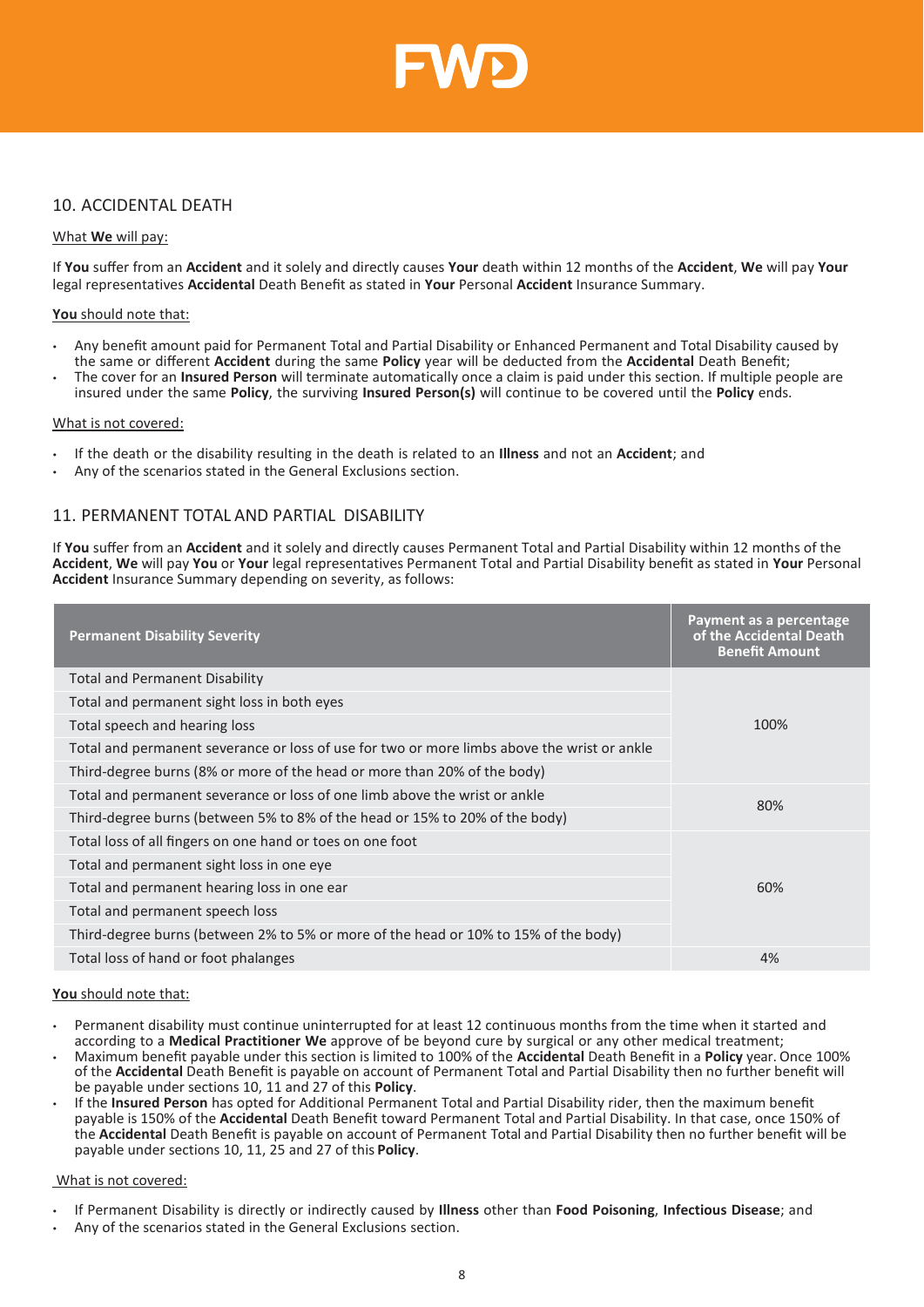

# <span id="page-8-0"></span>12. GUARDIAN ANGEL BENEFIT

If **You** and **Your** spouse die or get Permanently Disabled from the same **Accident** for which 100% of the **Accidental** Death Benefit is payable then **Your** surviving **Child(ren)** will be eligible for Guardian Angel Benefit and **We** will pay the benefit limit stated in**Your**  Personal **Accident** Summary to **Your** legal representative.

#### What is not covered:

- If death or disability resulting in the death is directly or indirectly caused by **Illness** other than **Food Poisoning**, **Infectious Disease**; and
- Any of the scenarios stated in the General Exclusions section.

# <span id="page-8-1"></span>13. FUNERAL GRANT FOR ACCIDENTAL DEATH

If an **Accident** causes **Your** death while **You** are in Singapore or overseas, **We** will provide a funeral grant to **Your** legal representative as stated in **Your** Personal **Accident** Insurance Summary.

#### What is not covered:

• Any of the scenarios stated in the General Exclusions section.

# <span id="page-8-2"></span>14. MEDICAL EXPENSES FOR INPATIENT AND OUTPATIENT

#### What **We** will pay:

**We** will reimburse **You** for **Medically Necessary** expenses for any **Accident** when **You** are in Singapore up to the relevant limit of benefit stated in **Your** Personal **Accident** Insurance Summary.

#### What is not covered:

- Medical treatment **You** take overseas;
- Medical treatment as a result of **You** not taking necessary preventive measures such as having the required mandated vaccinations or taking malaria medication as recommended;
- Any dental treatment claimsresulting solely and directly from an **Accident**, but which are not classified as **Medically Necessary**; and
- Any of the scenarios stated in the General Exclusions section.

# <span id="page-8-3"></span>15. CHINESE PHYSICIAN, ACUPUNCTURIST, BONESETTER AND CHIROPRACTOR EXPENSES

**We** will reimburse reasonable and necessary Chinese Medicine Practitioner and/or Chiropractor expenses when **You** are in Singapore related to an **Accident** up to the relevant limit of benefit stated in **Your** Personal **Accident** Insurance Summary.

#### **You** should note that:

- "Chinese Medicine Practitioner" refers to a legally licensed herbalist, acupuncturist, or bone-setter registered to practice within the scope of his or her licence under the laws of the country where he or she operates;
- "Chiropractor" refers to a legally licensed practitioner in chiropractic medicine registered to practise within the scope of his or her licence under the laws of the country where s/he operates; and
- For the purposes of this **Policy**, a Chinese Medicine Practitioner or Chiropractor cannot be an **Interested Party**.

#### What is not covered:

- Medical treatment as a result of **You** not taking necessary preventive measures such as having the required mandated vaccinations or taking malaria medication as recommended;
- Any dental treatment claimsresulting solely and directly from an **Accident**, but which are not classified as **Medically Necessary**; and
- Any of the scenarios stated in the General Exclusions section.

# 16. PHYSIOTHERAPY EXPENSES

If **You** suffer a Permanent Disability because of an **Accident** and need physiotherapy within 90 days from the **Accident**, and a **Medical Practitioner We** approve of confirms this need, **We** will pay for the cost of the physiotherapy undertaken from a physiotherapist up to the relevant limit of benefit as stated in **Your** Personal **Accident** Insurance Summary.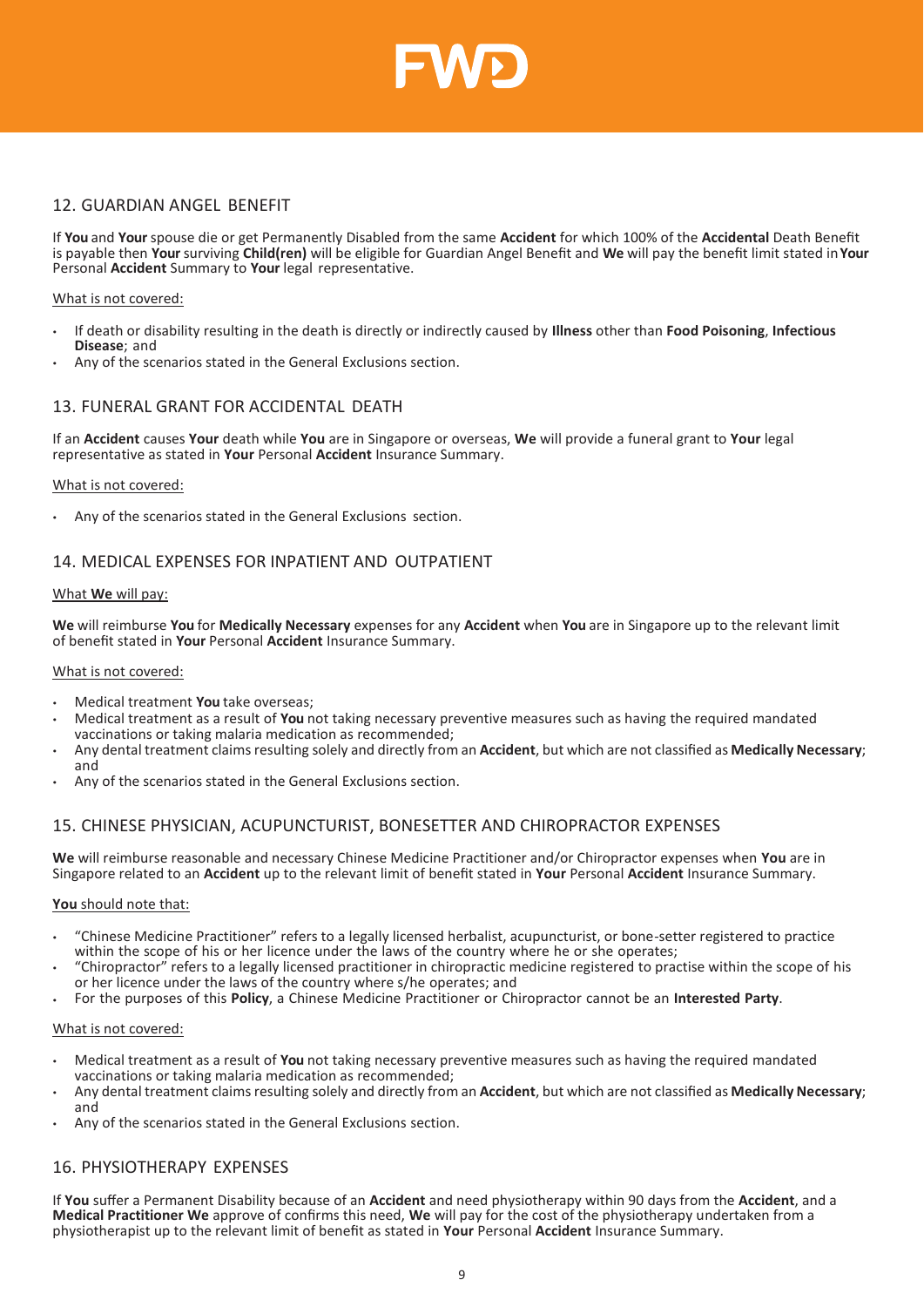

"Physiotherapist" for this section refers to a legally licensed practitioner in physiotherapy registered to practice within the scope of his or her licence under the laws of the country where he or she operates.

#### What is not covered:

• Any of the scenarios stated in the General Exclusions section.

# <span id="page-9-0"></span>17. MOBILITY AND PROSTHESIS AIDS

#### What **We** will pay:

If **You** suffer from an **Accident** that solely and directly causes **You** to be **Confined** to a **Hospital** requiring **You** to use mobility aids such as wheelchairs, walking aids, or prosthetic equipment such as replacement limbs prescribed by a **Medical Practitioner**  within 12 months from the date of the **Accident**, **We** will pay the actual cost incurred up to the relevant limit of benefit stated in **Your** Personal **Accident** Insurance Summary.

#### What is not covered:

- Any mobility or prosthetic aid related to any medical condition before **Your Policy** started will not be covered; and
- Any of the scenarios stated in the General Exclusions section.

# <span id="page-9-1"></span>18. HOME MODIFICATIONS

#### What **We** will pay:

If **You** suffer any Permanent Disability because of an **Accident**, **We** will pay for the reasonable cost of modifying **Your Home**  (maximum of one residence), wherever necessary so **You** can move around. **We** need to approve of any modification work **You** intend to do. **We** will pay up to the relevant limit of benefit stated in **Your** Personal **Accident** Insurance Summary and the modification must be completed, with spending proof sent to **Us** within 12 months from the date of the Permanent Disability.

#### What is not covered:

- Modifications to **Your Home** that do not help **You** move around, or **We** have not approved of;
- Modifications to a **Home** where **You** do not live (whether rented long-term or owned);
- Damages **Your** modification work has caused; and
- Any of the scenarios stated in the General Exclusions section;

# <span id="page-9-2"></span>19. DAILY TAXI ALLOWANCE

If **You** are **Confined** to a **Hospital** in Singapore for five continuous days or more because of an **Accident**, **You** can claim for **Your**  taxi fare as per the daily limit of benefit stated in **Your** Personal **Accident** Summary. This cover will be effective for two weeks from the moment **You** are discharged from hospital.

#### What is not covered:

- If **You** are **Confined** to a **Hospital** for any treatment that is not covered under this **Policy**; or
- Any of the scenarios stated in the General Exclusions section.

# <span id="page-9-3"></span>20. PERSONAL LIABILITY

**You** can claim this benefit if **You** are held legally responsible for a third party's **Accidental** death or bodily **Injury**, and/or loss or damage to a third party's property. The third party cannot be an **Interested Party**.

#### What **We** will pay:

**We** will pay any damages (aside from any punitive damages) awarded against **You** by or obtained from a court of competent jurisdiction as well as legal costs and expenses for representing or defending **You**, up to the limit of benefit stated in **Your**  Personal **Accident** Insurance Summary.

#### **You** should note that:

• In order to claim under this benefit, **You** must not admit legal responsibility to anyone, negotiate any payment, or refuse any claim unless **You** have prior written permission from **Us**;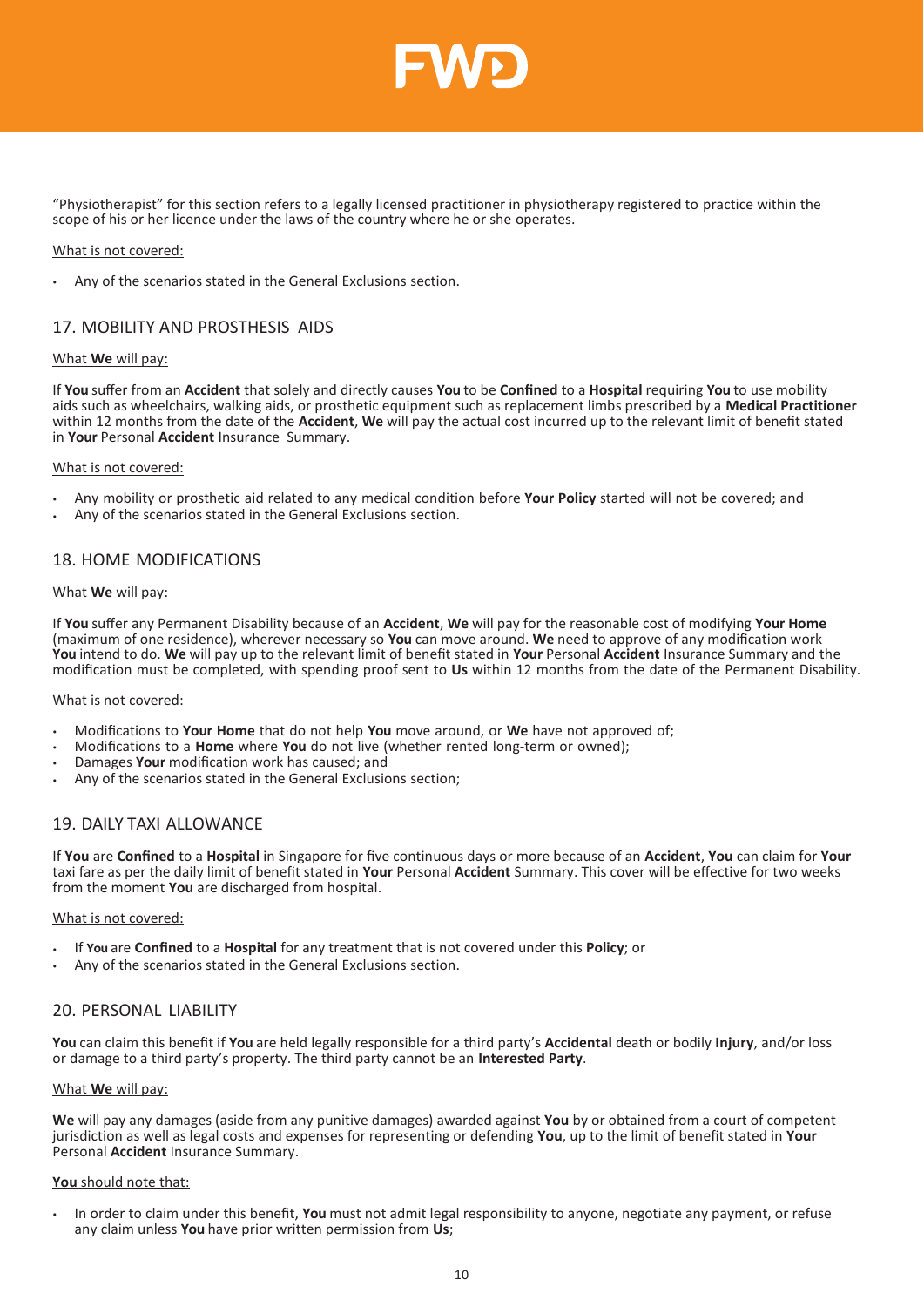

- If **We** are legally responsible for a claim under this benefit, **We** may at **Our** sole discretion arrange for representation at and undertake the defence in any inquest or official inquiry; and
- **We** must agree to all legal costs and/or expenses before **You** officially engage **Your** own lawyer to act in **Your** defence.

#### What is not covered:

- Any **Accident** that happens when **You** are driving a car or motorcycle;
- Any of **Your** legal costs and expenses that **We** have not approved in advance;
- Any damages resulting from a criminal proceeding;
- Any damages that result from or are connected to **Your** trade, business, or profession;
- Any court judgment **You** decide to appeal against (unless **We** agree beforehand); and
- Any of the scenarios stated in the General Exclusions section.

# <span id="page-10-0"></span>21. EVENT CANCELLATIONS

If as a result of Haze an event in Singapore is cancelled by its organiser during the **Period of Insurance**, **We** will pay the ticket cost personally paid by **You** for **Yourself** or for other **Insured Person(s)** up to the limit of benefit as stated in **Your** Personal **Accident**  Insurance Summary.

#### **You** should note that:

- "Haze" under this **Policy** refers to a pollution measured as "unhealthy and above" by the National Environment Agency in Singapore.
- For the purpose of this **Policy** an event refersto a public event (including exhibitions, expositions, fairs, festivals, entertainment, cause-related fundraising and leisure events) open for the general public for which the **Insured Person** has purchased a ticket at a fee for an entry and participation in the event;
- For the purpose of this section, cancellation of an event will be considered as an **Accident**;
- Cancellation of an event will include event postponement as well;
- **We** will need the original tickets to process the claim.

#### What is not covered:

- If the event is cancelled for any other reason than Haze then **We** will not pay **Your** claim;
- If **You** voluntarily do not attend the event because of Haze then **We** will not pay **Your** claim;
- If **You** bought **Your** ticket before **Your Policy** Coverage Start Date; and
- Any of the scenarios stated in the General Exclusions section.

# <span id="page-10-1"></span>**Optional Benefits**

## <span id="page-10-2"></span>22. DAILY HOSPITAL INCOME

When **You** are **Confined** to a **Hospital** for at least three days because of an **Accident**, **We** will pay the daily benefit for a maximum period of 365 days as stated in **Your** Personal **Accident** Insurance Summary. This daily benefit will double if **You** are quarantined because a **Medical Practitioner** has diagnosed **You** with an **Infectious Disease**, or when **You** are **Confined** in an **Intensive Care** Unit.

What is not covered:

• Any of the scenarios stated in the General Exclusions section.

# <span id="page-10-3"></span>23. WEEKLY INCOME BENEFIT FOR TEMPORARY TOTAL DISABILITY

"Temporary Total Disability" refers to the physical condition caused solely and directly by an **Accident** that temporarily prevents **You** totally from engaging in any work for income in any occupation, business, or activity for a temporary period.

#### **You** should note that:

- If **You** suffer from an **Accident** that is the only and direct cause of **Your** Temporary and Total Disability, **We** will pay **You** a weekly benefit amount for each full week of Temporary Total Disability as confirmed by a **Medical Practitioner We** approve of, up to 104 continuous weeks as stated in **Your** Personal **Accident** Insurance Summary.
- If **You** are not engaged in occupation or business that generates income and are not able to perform 3 out of the 6 **Activities of Daily Living** as confirmed by a **Medical Practitioner We** approve of, then **You** will be eligible for this benefit.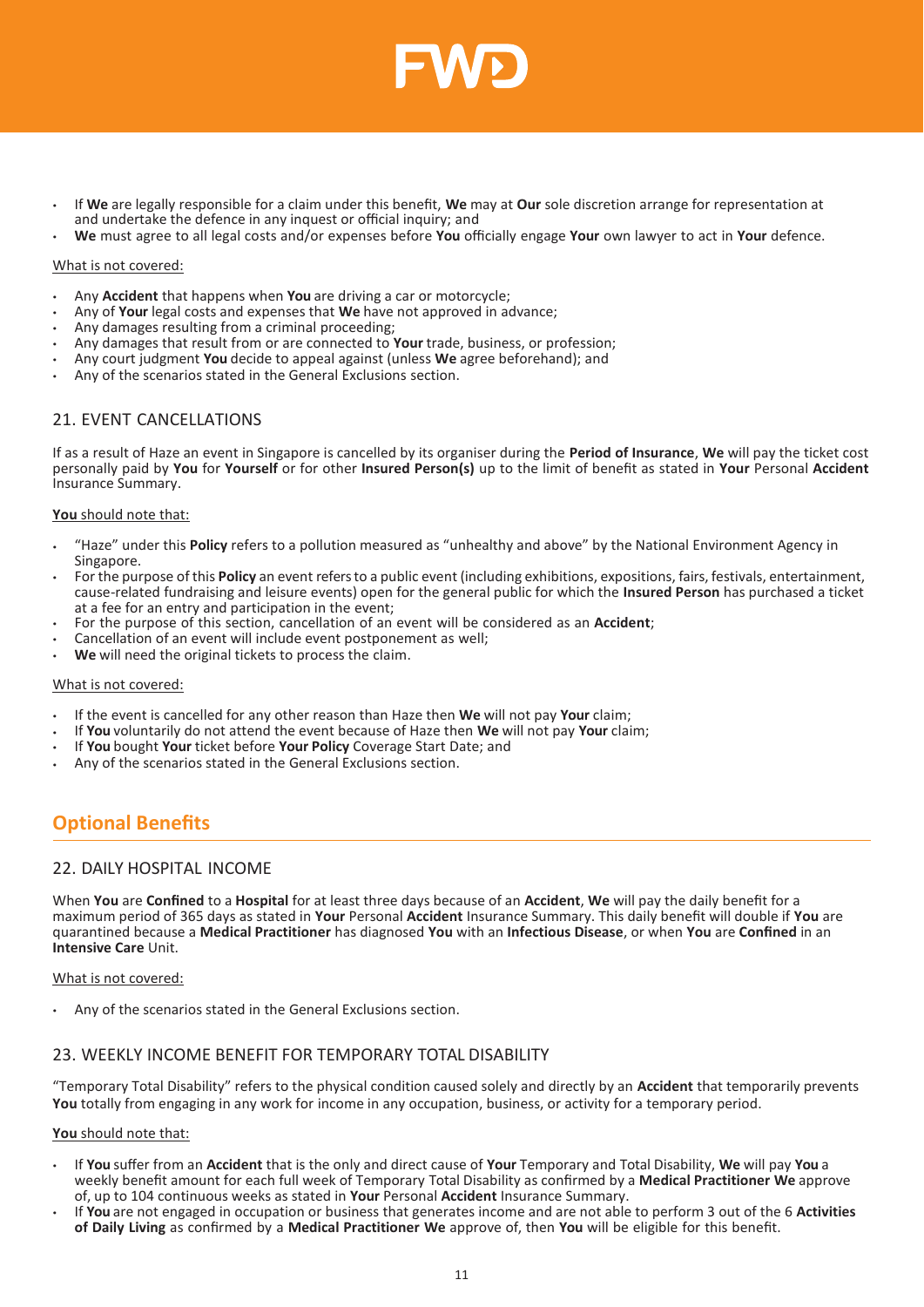

#### What is not covered:

- When the Temporary Total Disability lasts for less than seven consecutive days;
- When the date of **Your** first medical consultation or treatment is more than seven days from the **Accident** date;
- When the claim is made for any subsequent periods of Temporary Total Disability when **You** have made a claim under this section for the same **Accident**;
- When the Temporary Disability is of a partial nature and does not impact **Your** entire body; and
- Any of the scenarios stated in the General Exclusions section;

# <span id="page-11-0"></span>24. DAMAGE OF PERSONAL ELECTRONIC DEVICES

**You** can claim this benefit if **Your** personal electronic devices are damaged, lost or stolen because of an **Accident** that results in **Your Hospital Confinement**.

Personal electronic devices include mobile phones, tablets and laptops.

#### What **We** will pay:

**We** will compensate **You** for the loss or damage suffered to 1 Mobile, 1 Tablet and 1 Laptop, up to the limit of benefit stated in **Your** Personal **Accident** Insurance Summary. Any claim amount payable will be based on **Our** assessment of the lost or damaged items' fair value at the time of loss taking into consideration wear, tear, and depreciation. **We** will use the below scale as a guide for determining the items' fair value:

- Up to one year old, 90% of the purchase price (provided **You** provide documents confirming the item's purchase);
- Up to two years old, 70% of the purchase price (provided **You** provide documents confirming the item's purchase);
- Up to three years old, 50% of the purchase price;
- Up to four years old, 30% of the purchase price; and
- More than four years old, 20% of the purchase price.

**We** will decide whether to replace, repair, or give **You** a cash refund for **Your** lost or damaged items. If **We** assess a damaged item to be economically beyond repair, **We** will treat it as lost (and ownership of these items will be transferred to **Us**). **We** will not pay more than the original purchase price for any of **Your** lost or damaged items and pay only up to the relevant limit stated in **Your** Personal **Accident** Insurance Summary.

#### **You** should note that:

- Lost or damaged items claimable under this benefit must have been in **Your** possession during the **Accident**, otherwise **We** have the right to reject **Your** claim;
- **You** must take all reasonable measures to find any lost item;
- **You** or **Your Family Member** or **Your** legal representative must report any stolen item to the police or a relevant authority within 24 hours of discovering the loss;
- **You** must obtain a written report from the police or relevant authority that proves **You** filed a report with them and **You** must provide **Us** this written report; and
- If **You** do not do the above, **You** will not be able to claim under this benefit.

#### When determining the claim limits for this benefit:

- "Mobile" refers to a handheld wireless device that is used to receive and make telephonic calls, text messages and access internet-based applications;
- "Laptop" refers to a portable computer that functions the same way as a desktop computer, and includes the battery charger and any other accessories or attachments that come with it as standard. Tablets are not considered laptops; and
- "Tablet" refers to a mobile computer with a touchscreen display size of seven inches or more.

#### What is not covered:

- Damage caused by normal wear and tear, or gradual deterioration, or vermin, or insects, or during cleaning or repairing; or
- Any of the scenarios stated in the General Exclusions section.

# <span id="page-11-1"></span>25. ADDITIONAL PERMANENT TOTAL AND PARTIAL DISABILITY

**You** can claim this benefit if an **Accident** solely and directly causes **Your** Permanent Total and Partial Disability within 12 months of the **Accident**, up to the relevant limit stated in **Your** Personal **Accident** Insurance Summary.

For the details of Permanent Total and Partial Disability Schedule please refer Section 11.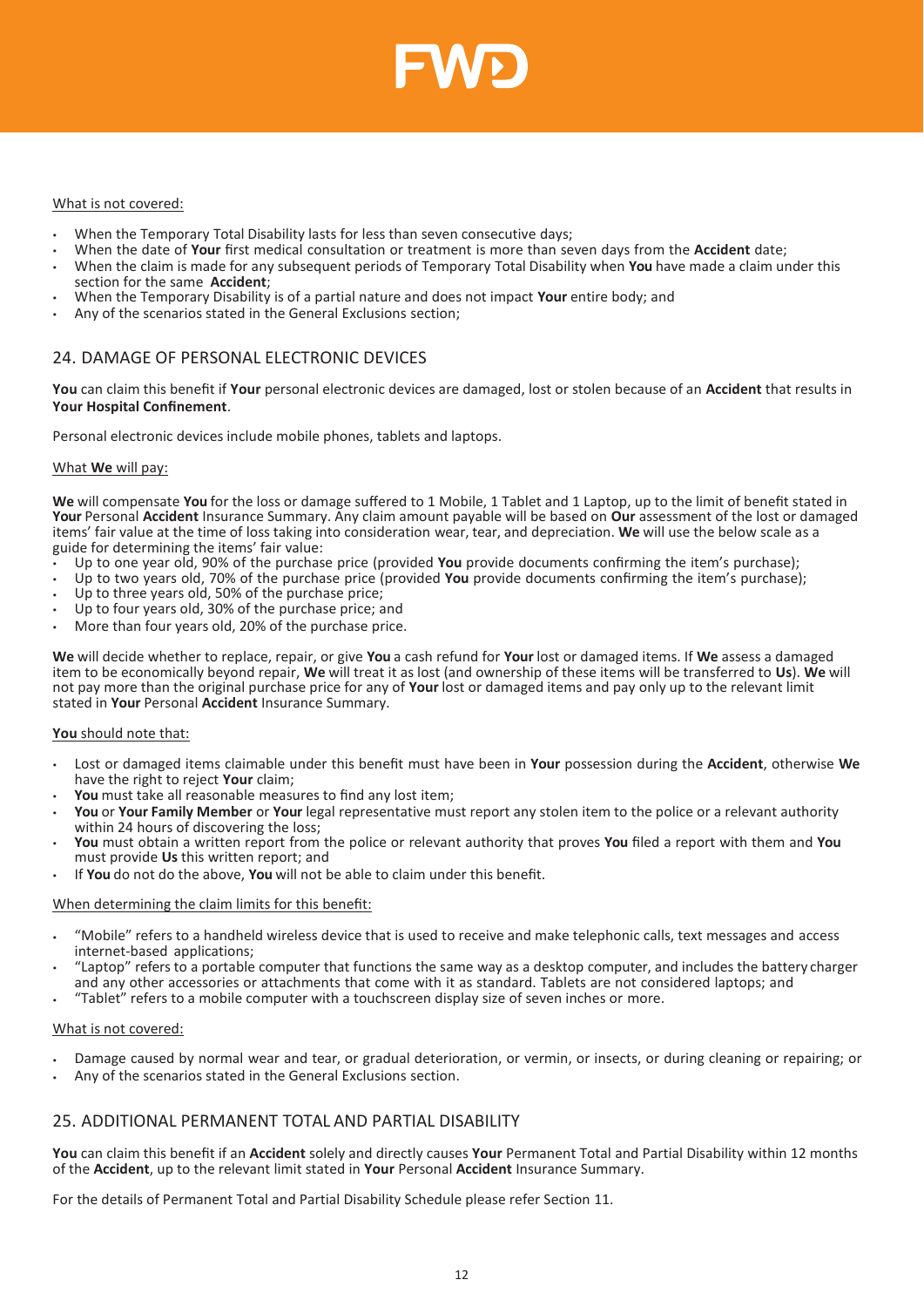

# <span id="page-12-0"></span>26. MEDICAL EXPENSES OVERSEAS FOR INPATIENT AND OUTPATIENT

**You** can claim this benefit if **You** incur **Medically Necessary** medical expenses solely and directly because **You** suffer from an **Accident** overseas.

#### What **We** will pay:

**We** will reimburse **You** for **Medically Necessary** medical expenses, up to the relevant limit of benefit stated in **Your** Personal **Accident** Insurance Summary. This includes the reasonable cost of ambulance transportation and treatment by a **Medical Practitioner** (but only if a **Medical Practitioner** recommends treatment, or if **You** get into an emergency).

#### What is not covered:

- Medical treatment **You** were already undergoing or planned before the **Policy** started;
- Medical condition **You** were aware of before the **Policy** started;
- Medical treatment as a result of **You** not taking necessary preventive measures, such as not getting compulsory vaccinations or not taking recommended medication;
- Any dental treatment claims resulting solely and directly from an **Accident**, but are not considered **Medically Necessary**; or
- Any of the scenarios stated in the General Exclusions section.

# <span id="page-12-1"></span>27. ENHANCED PERMANENT AND TOTAL DISABILITY

"Enhanced Permanent and Total Disability" means the **Insured Person**:

- Has not been employed (whether as a company employee or businessperson) solely and directly because of the **Accident** for at least 12 continuous months from the date of **Accident**;
- Is being treated by a **Medical Practitioner We** approve of (including treatment during rehabilitation); and
- At the end of this continuous 12 month period, is in **Our** approved **Medical Practitioner**'s opinion unlikely to ever return to any business, profession, or occupation he or she was trained, educated, or experienced to work in (before the **Accident**).

#### What **We** will pay:

- **You** can claim this benefit if **You** suffer from an **Accident** and it solely and directly causes Permanent and Total Disability within 12 months of the **Accident**.
- If after 12 months have passed since the **Accident**, the **Medical Practitioner We** approve of informs **Us** that **You** are unlikely to ever engage in any business, profession or occupation which is reasonably suited to **Your** education, training or experience then the claim will be paid according to the relevant limit stated in **Your** Personal **Accident** Insurance Summary.

#### **You** should note that:

- Maximum benefit payable for under this section is limited to 100% of the **Accidental** Death Benefit in a **Policy** year. Once Enhanced Permanent and Total Disability benefit is payable then no further benefit will be payable under the sections 10, 11 and 27 of this **Policy**; and
- Any benefit paid under section 11 will be deducted from the benefit payable under Section 27.

#### What is not covered:

- If death or disability resulting in the death is directly or indirectly caused by **Illness** other than **Food Poisoning** or **Infectious Diseases**; and
- Any of the scenarios stated in the General Exclusions section.

# <span id="page-12-2"></span>**When Benefits Are Not Payable ("General Exclusions")**

This section outlines scenarios this **Policy** does not cover. If **We** refuse a claim because of one or more of the below exclusions, and **You** disagree with **Our** decision, **You** are responsible for proving that **We** are legally responsible for that claim. **Our** subsequent payment of the claim will not affect the validity of any other exclusions.

**We** are not legally responsible for claims that are directly or indirectly caused by or result from the following:

- Wilful participation by **You** or a **Family Member** in any acts that are illegal and/or unlawful in Singapore and/or the country **You** are in;
- If any loss caused by **Infectious Disease** which results in any way from an **Accident** then no other benefit will be payable than the benefit payable under the **Policy** Extensions;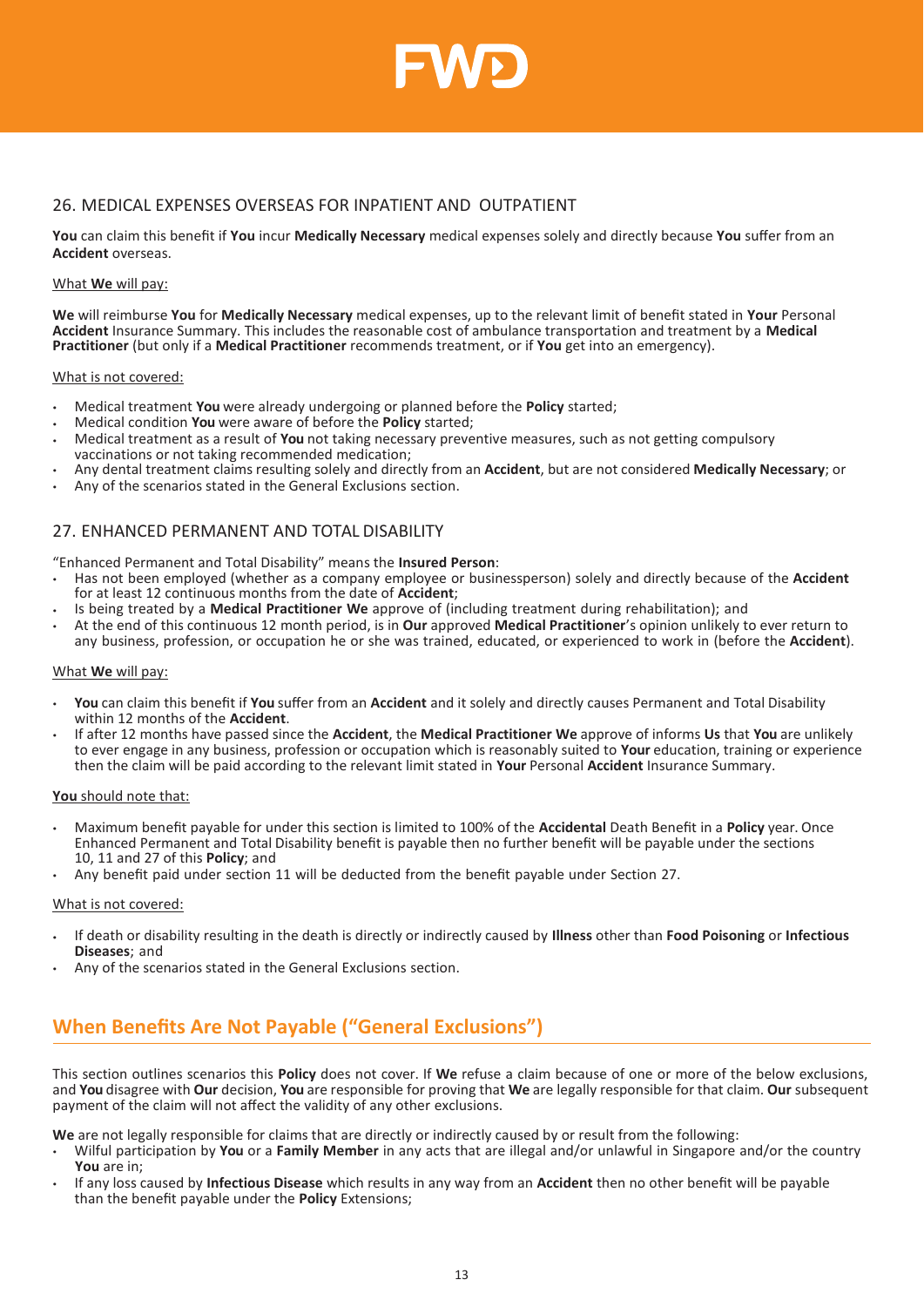

- Suicide or intentional self-**Injury**;
- Acts by **You** or a **Family Member** that are considered negligent, reckless, careless, or deliberate and put **You**, **Your** belongings, and/or others and their belongings in danger. This includes riding a motorcycle without a crash helmet and/or driving a motorcycle without a valid license for that class of motorcycle. The only exception is if **You** are trying to save a human life;
- Failure to take reasonable precautions to protect property, avoid **Injury** and minimise claims under this **Policy**; • Intoxication by alcohol or drugs not prescribed by a Medical Practitioner;
- Failure to take reasonable precautions to avoid any **Serious Public Event** following warnings through general mass media, including news channel and social media sites;
- Claims resulting from **Pre-existing Medical Conditions** (including mental, psychological or psychiatric disorders);
- If **You** participate in recreational and sports activities managed by a licensed commercial operator and do not follow their rules and safety procedures (including wearing appropriate safety equipment) that the operator requires or recommends;
- If **You** participate in recreational and sports activities as a professional or to receive a financial reward or incentive;
- Any unexplained and mysterious loss or damage;
- Any form of hazardous nuclear, radioactive, biological, pathogenic or chemical materials unless otherwise stated;
- The consequences of war, riot, revolution, or any similar event;
- Pregnancy, childbirth, miscarriage, abortion or any complications arising from these conditions, unless otherwise stated; Mental problems or insanity;
- Sexually transmitted infections, human immunodeficiency virus (HIV) or any HIV-related illness including acquired immunity deficiency syndrome (AIDS) or any mutant derivatives or variations of this no matter how they are caused;
- Medical or surgical treatment except where such treatment is rendered **Medically Necessary** by the **Accident** in the **Policy**; or • Any **Accident** to an **Insured Person** which arises in the course of his or her occupation if his or her occupation falls within
- the following categories or involves the following activities: air crew, ship crew, professional sportspersons, diving, oil-rig platform and/or offshore work, fire-fighting, police, naval, military, air force service or operations (other than as a serviceman in the Singapore National Service undergoing reservist training) and any hazardous occupations.

# <span id="page-13-0"></span>**Claiming For Your Benefits**

# <span id="page-13-1"></span>28. HOW TO CLAIM

To make a claim, please call **Our** Emergency Assistance at **+65-6322-2072** or visit **[www.fwd.com.sg](http://www.fwd.com.sg/)** to access **Our** claims portal.

**You** or **Your** legal representative must inform **Us** as soon as possible and no later than 30 days from an **Accident You** want to claim for under this **Policy**. **You** must lodge **Your** claim using **Our** standard forms and provide **Us** with any information and assistance **We** need to process **Your** claim, including attending court to give evidence.

**You** must pay (if needed) for any documentation **We** request to assess **Your** claim. This includes but is not limited to:

- Medical reports and evidence;
- Copies of original invoices and receipts;
- Police report; or
- Accurate English translations (confirmed by oath if necessary) of any documents if **We** require.

**We** have the right to reject claims if **You** cannot provide the requested necessary documents.

**We** will pay if **We** need **Our** approved **Medical Practitioner** to medically examine the **Insured Person** during any **Injury** or **Illness** claim. This includes post-mortem examinations.

# <span id="page-13-2"></span>29. THINGS TO KNOW

If **You** engage in an occupation different to what **You** disclosed in the proposal for this **Policy** without first notifying and obtaining **Our** written agreement (which may be subject to the payment of such reasonable additional premium as **We** may require as the consideration for such agreement), **We** will not pay nor be liable for any claim in respect or arising out of or in the course of such occupation.

If **You** change **Your** resident country, **You** must tell us according to **Your Policy's** terms and conditions. Changing **Your** resident country refers to the **Insured Person** living or intending to live in another country other than the **Insured Person's** country of residence 180 continuous days or more after **Your Policy** Coverage Start Date. **We** reserve the right to continue cover on current terms and conditions or reject continuing **Your Policy** if **You** change **Your** resident country.

**We** reserve the right to lodge a report with the Singaporean or local police if **You** submit a dishonest or fraudulent claim. **You**  must return any amount that **You** are not covered for under this **Policy** when **We** have made payment or and that **We** have paid on **Your** behalf.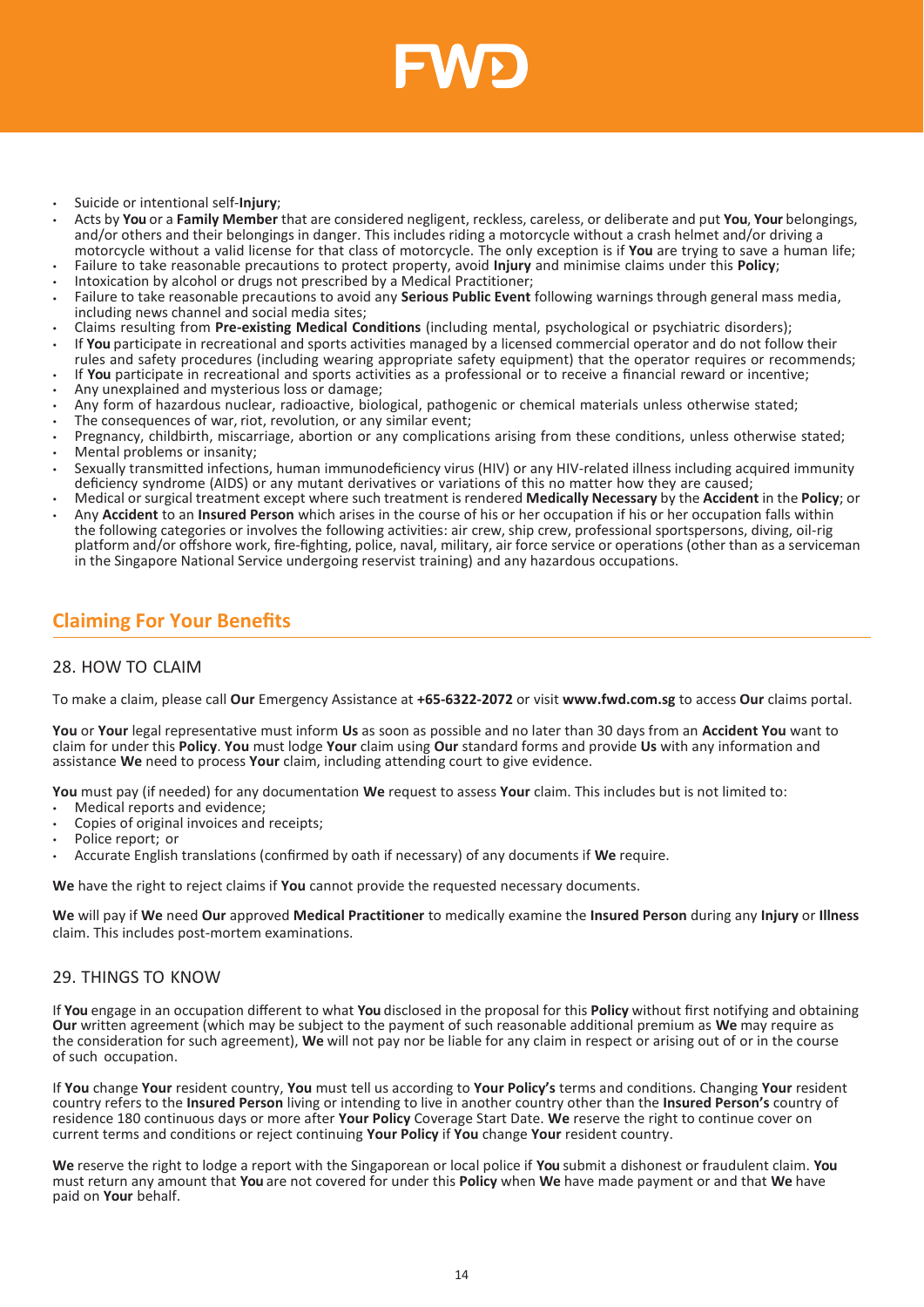

**We** pay all property claims based on the value of the items at the time of loss or damage, which means **You** will not get back the full purchase price. If **We** pay for any property loss or its replacement, it becomes **Our** property. **You** must keep any property that is damaged and send it to **Us** if **We** ask for it. **You** will need to pay for any postage or transportation costs.

If **You** become aware of any legal action against **You**, **You** must inform **Us** immediately. **You** should also promptly forward **Us**  every communication **You** receive related to this legal action. **You** must inform **Us** before communicating with any third party (including the police) other than FWD. **You** or any person acting for **You**, must not negotiate, admit, or reject any claim without **Our** written approval.

**We** can take over any rights to defend or settle any claim and to take proceedings in **Your** name to enforce **You** or **Our** rights against any other person. **We** may also take proceedings in **Your** name to recover any payment **We** have made for this **Policy**. If **We** do so, **We** will pay for the proceedings.

# <span id="page-14-0"></span>**Customer Care Process**

# <span id="page-14-1"></span>30. IF YOU HAVE ANY CONCERNS

Please contact the Customer Care Team at **+65-6820-8888** or **[www.fwd.com.sg](http://www.fwd.com.sg/)** if **You** have a concern, are unhappy over any matter relating to this **Policy**, or are not pleased with how **Your** claim was handled. The following are **Your** options and how **We** will respond to **Your** concerns:

In the first instance, **We** will acknowledge receipt of **Your** feedback within three working days while **We** look into the matter. **We** may contact **You** for further information within seven working days. **We** will provide **You** with a full reply within 14 working days. If **You** are not satisfied with how **Your** feedback has been handled, **You** can write to:

The Chief Executive Officer FWD Singapore Pte. Ltd. 6 Temasek Boulevard, #18-01 Suntec Tower Four Singapore 038986

**We** will respond to **Your** letter within three working days of receipt. If **We** cannot reach a mutually acceptable agreement, **We**  will refer **You** to Financial Industry Disputes Resolution Centre (FIDReC), an independent dispute resolution centre involving the financial industry. FIDReC's address is:

Financial Industry Disputes Resolution Centre Ltd 36 Robinson Road, #15-01 City House, Singapore 068877 Tel: +65-6327-8878 Fax: +65-6327-8488, +65-6327-1089 Email: info@fidrec.com.sg Web: www.fidrec.com.sg

Please remember to quote **Your Policy** number in any communication with **Us** or FIDReC.

# <span id="page-14-2"></span>31. MEDIATION AND ARBITRATION

Any dispute must first be referred to Financial Industry Disputes Resolution Centre Ltd (FIDReC) as above. If necessary, **We** will offer to settle the dispute through mediation via the Singapore Mediation Centre in accordance with their mediation rules.

If **You** agree to take part in the mediation, both **You** and **Us** will participate in good faith and agree to keep the terms of any settlement reached.

If **You** choose to not participate in mediation or mediation fails, the dispute will be referred to and finally resolved by arbitration in Singapore in line with the Arbitration Rules of the Singapore International Arbitration Centre that apply at the point in time.